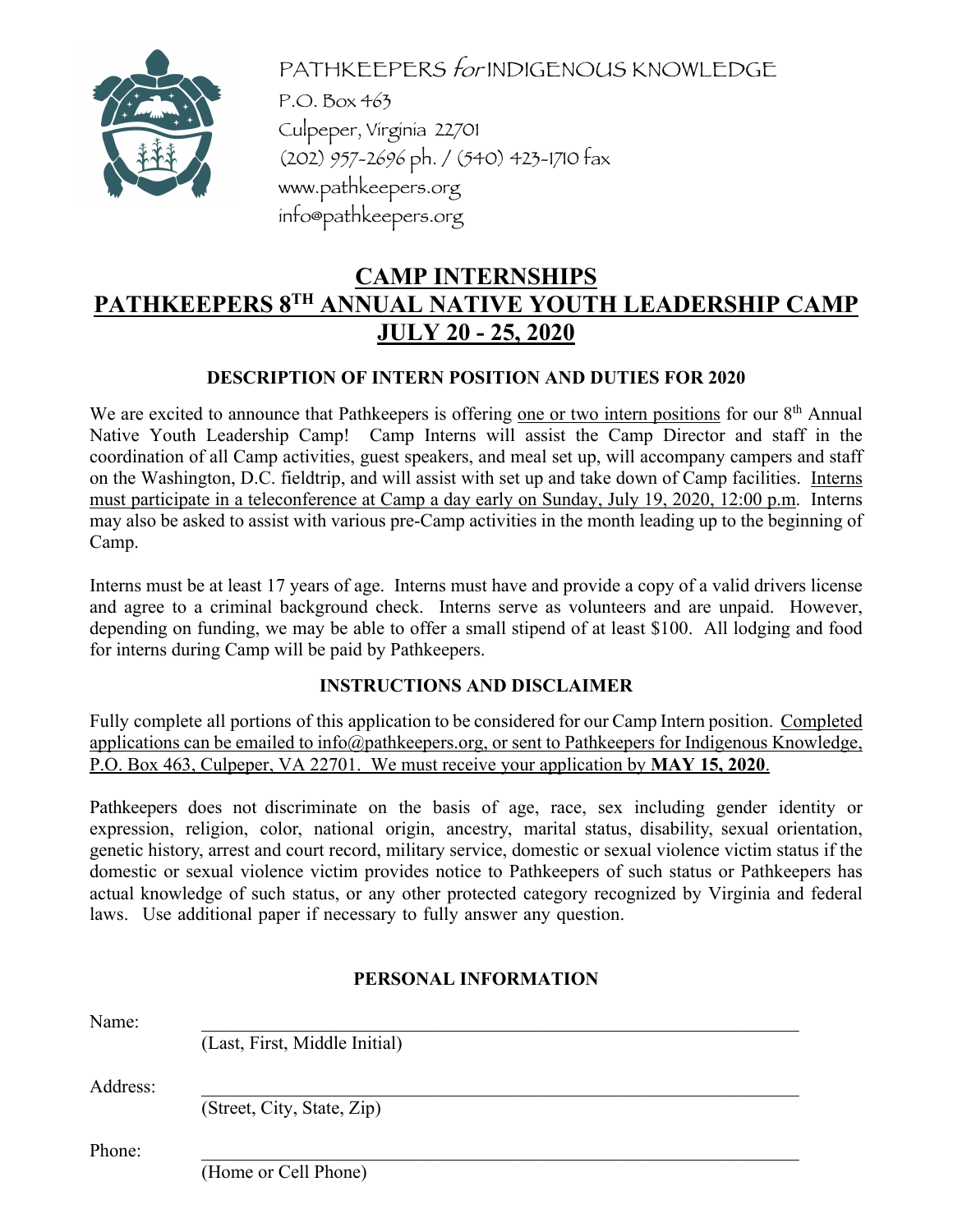| Email:                 |                                                                |
|------------------------|----------------------------------------------------------------|
| Emergency<br>Contact:  | (Name and phone number)                                        |
| Tribal<br>Citizenship: |                                                                |
|                        | <b>EDUCATION</b>                                               |
| High School:           | (Name, Degree/Certificate received and date, Subjects studied) |
| College:               | (Name, Degree/Certificate received and date, Subjects studied) |
| Other:                 | (Name, Degree/Certificate received and date, Subjects studied) |
|                        | PREVIOUS EMPLOYMENT<br>(list your most recent 3 jobs)          |
| 1) Job Title:          |                                                                |
| Employer:              | (Name, Address, Phone number)                                  |
| Supervisor:            | (Name, Title, Phone number)                                    |
|                        | Summarize type of work performed and job responsibilities      |
| 2) Job Title:          |                                                                |
| Employer:              | (Name, Address, Phone number)                                  |
| Supervisor:            | (Name, Title, Phone number)                                    |

Summarize type of work performed and job responsibilities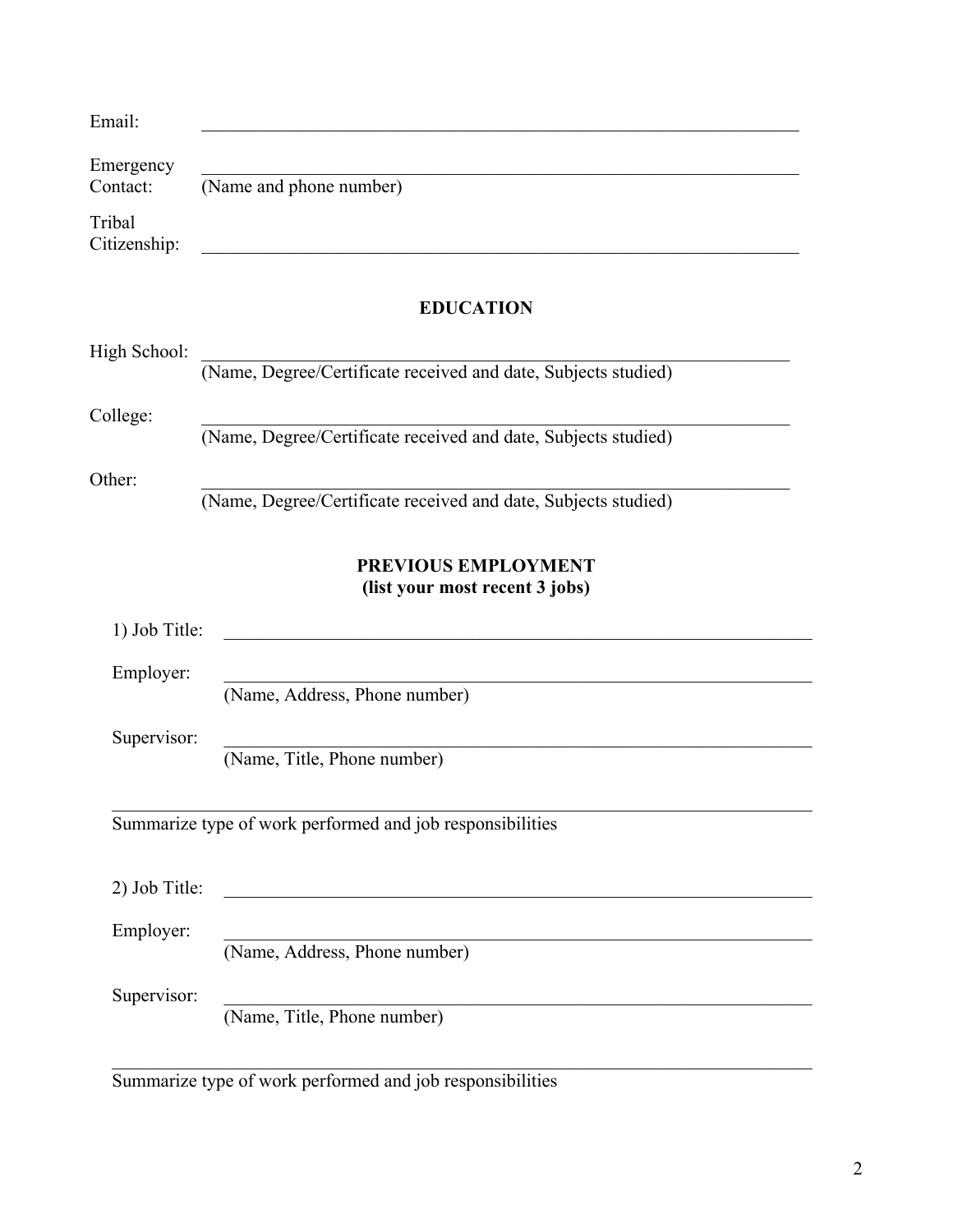| 3) Job Title: |                               |
|---------------|-------------------------------|
| Employer:     |                               |
|               | (Name, Address, Phone number) |
| Supervisor:   |                               |
|               | (Name, Title, Phone number)   |

Summarize type of work performed and job responsibilities

## **REFERENCES Also, you have the option to include letter(s) of reference.**

## First Reference:

(Name, Phone, Email)

(Relation to you, Years known)

Second Reference:

(Name, Phone, Email)

(Relation to you, Years known)

Third Reference:

(Name, Phone, Email)

(Relation to you, Years known)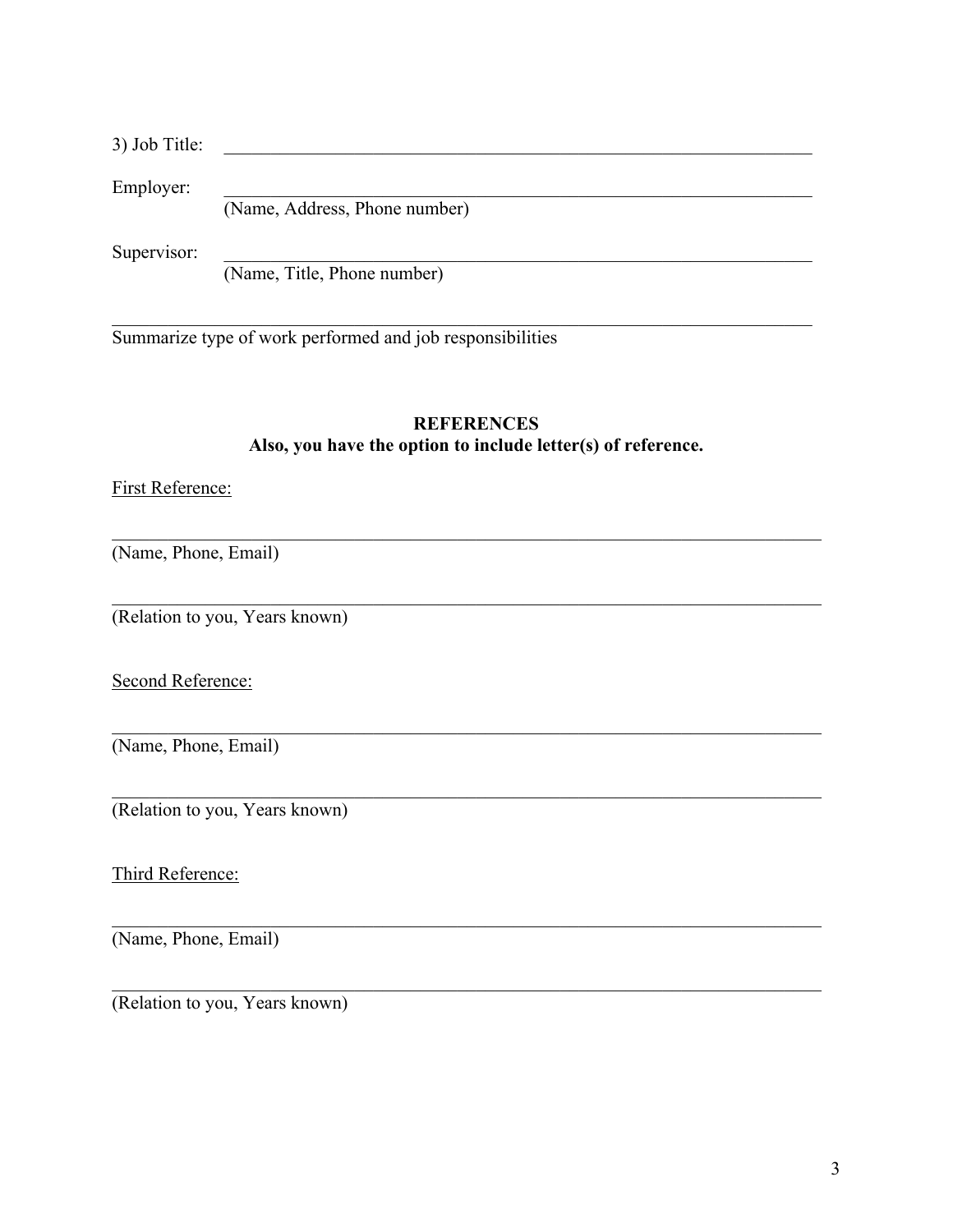#### **JOB SKILLS AND QUALIFICATIONS**

Describe your skills and qualifications to fulfill the Camp Intern position, and describe why you would like this position.